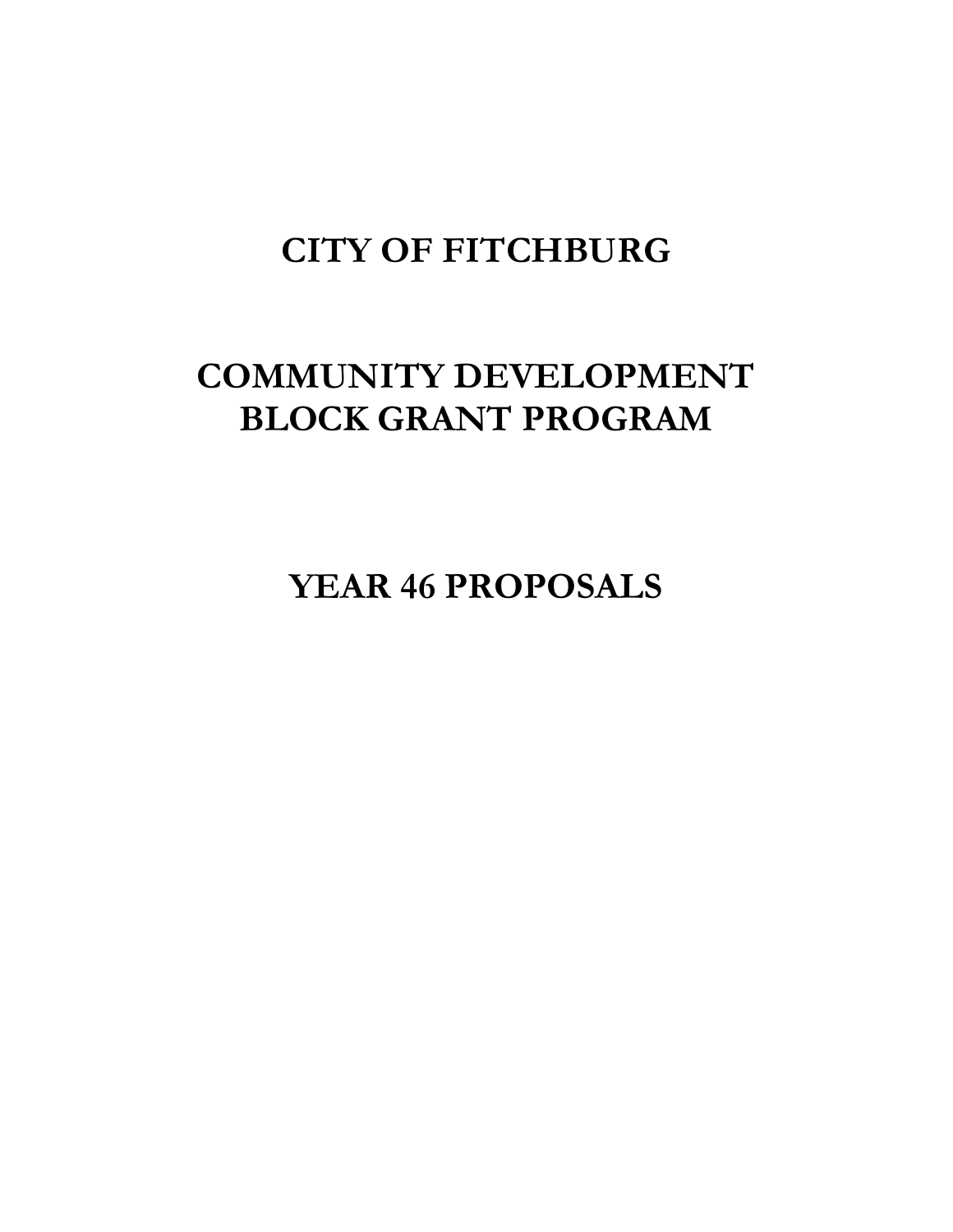## **YEAR 46 ESTIMATED FUNDING**

#### **AVAILABILITY OF PROPOSAL FORMS FOR YEAR FORTY-SIX PROGRAM**

Estimated CDBG funds available for Year 46 (2020-2021) are as follows:

| Estimated Year 46 Entitlement*                              | Amount to be determined |
|-------------------------------------------------------------|-------------------------|
| Year 45 Entitlement                                         | \$974,302               |
| Estimated Program Income available from prior years (Misc.) | \$625                   |
| Potential Misc. Program Income available in Year 46         | \$700                   |
| Reprogrammed Funds                                          | \$124,880               |
| <b>CDBG Housing Revolving Loan Funds:</b>                   |                         |
| Anticipated Program Income July 1, 2019 – June 30, 2020     | \$55,800                |
| Anticipated Fund Balance as of June 30, 2020                | \$165,000               |
| Potential Program Income from July 1, 2020 - June 30, 2021  | \$60,000                |
| <b>CDBG</b> Business Revolving Loan Funds:                  |                         |
| Anticipated Program Income July 1, 2019 – June 30, 2020     | \$17,000                |
| Anticipated Fund Balance as of June 30, 2020                | \$40,000                |
| Potential Program Income July 1, 2020 - June 30, 2021       | \$23,000                |
| <b>HOME Revolving Loan Funds:</b>                           |                         |
| Anticipated Program Income July 1, 2019 – June 30, 2020     | \$60,960                |
| Anticipated Fund Balance as of June 30, 2020                | \$180,000               |
| Potential Program Income July 1, 2020 - June 30, 2021       | \$65,000                |

#### **\* This figure may fluctuate pending budget approval by Congress**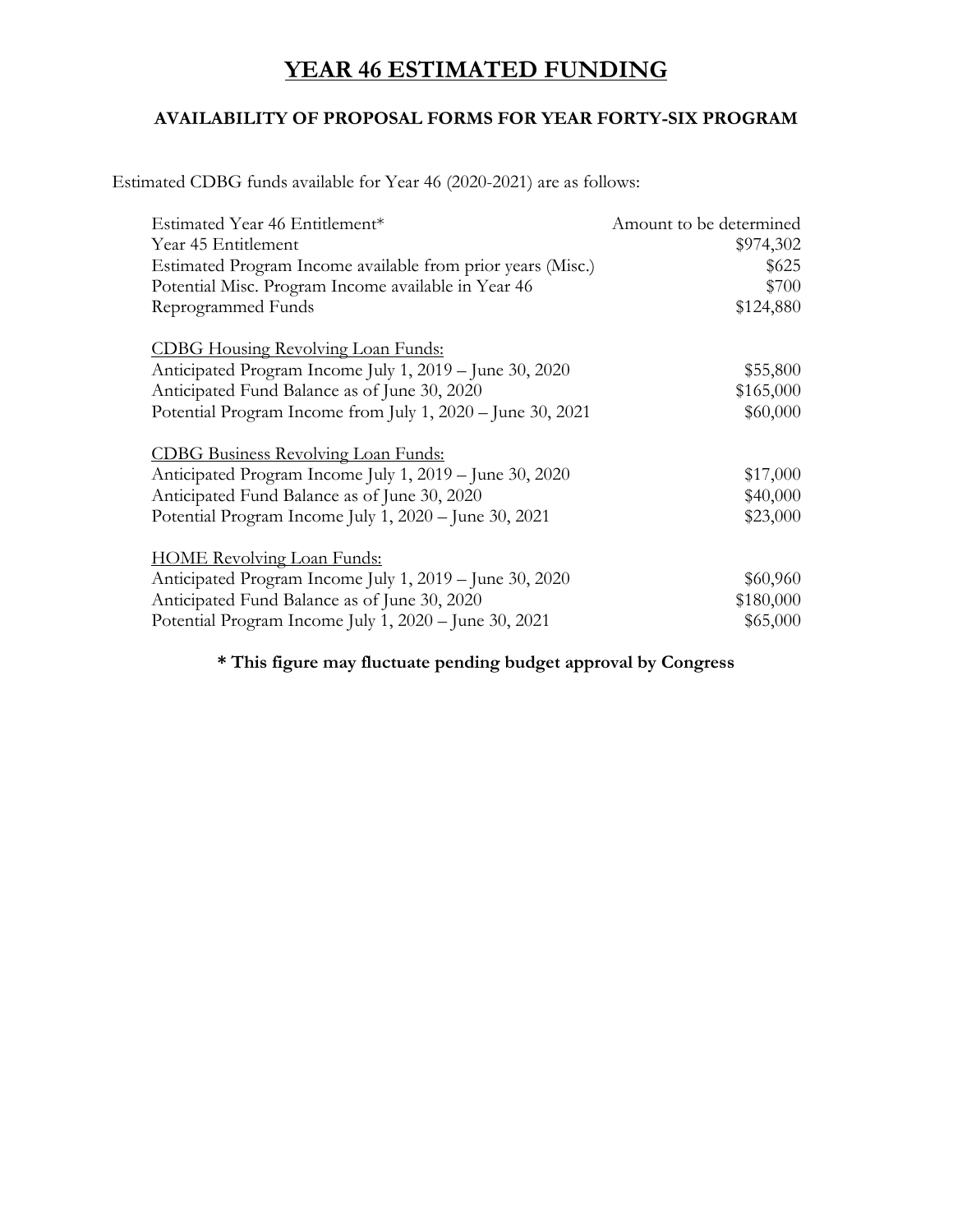## **CDBG YEAR 45 FUNDING REQUESTED**

| PUBLIC FACILITIES AND IMPROVEMENTS (10)    | \$473,000   |
|--------------------------------------------|-------------|
| <b>PUBLIC SERVICES (6)</b>                 | \$192,000   |
| ECONOMIC DEVELOPMENT (3)                   | \$160,000   |
| REHABILITATION AND PRESERVATION (2)        | \$119,270   |
| CLEARANCE ACTIVITIES (1)                   | \$150,000   |
| PLANNING AND ADMINISTRATION (1)            | \$210,000   |
| <b>TOTAL YEAR 45 FUNDING REQUESTS (23)</b> | \$1,304,270 |
| <b>ESTIMATED FUNDS AVAILABLE:</b>          | \$1,100,512 |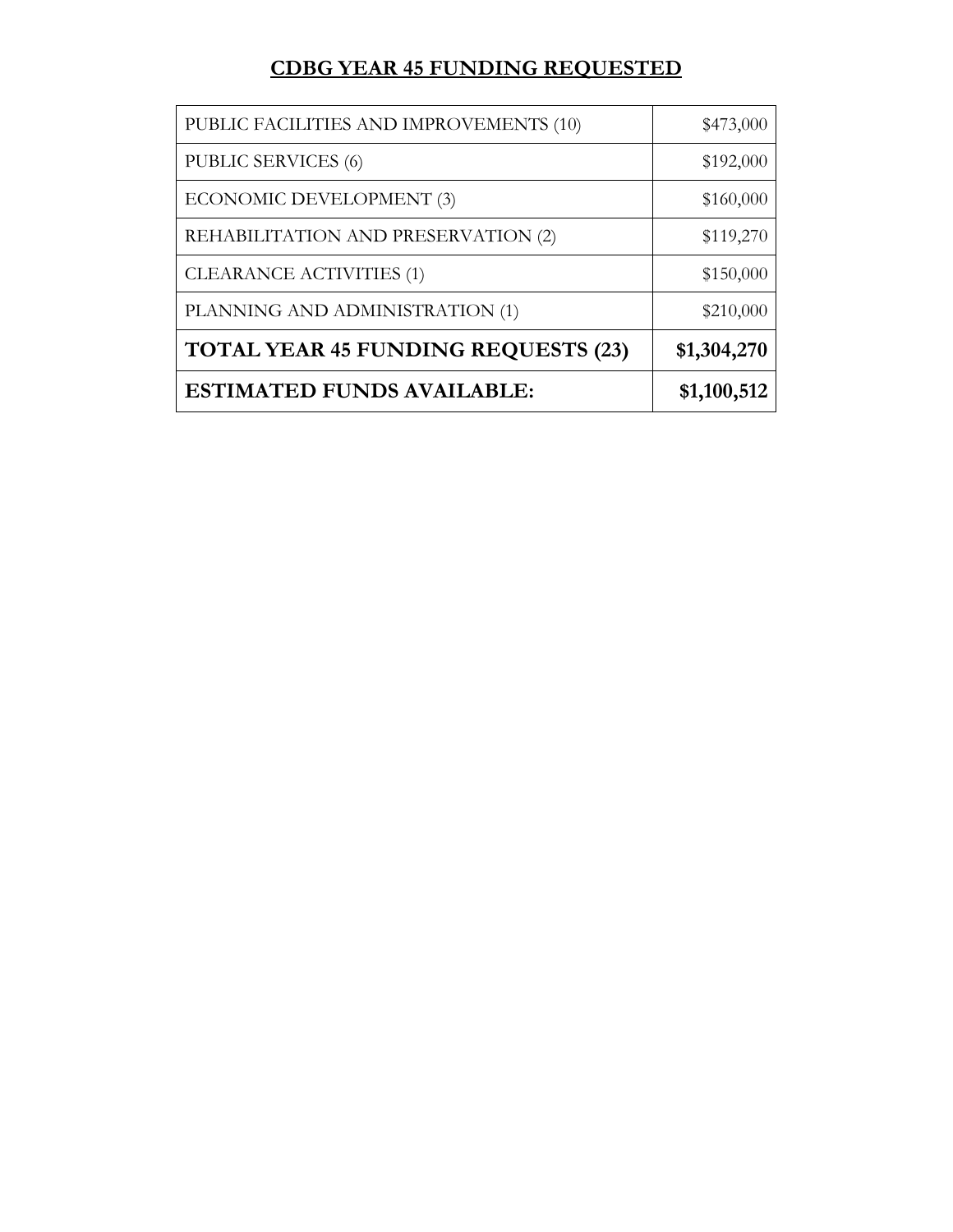## **SUMMARY OF YEAR 45 PROPOSALS**

## **PUBLIC FACILITIES AND IMPROVEMENTS**

|              | <b>PROJECT</b>                                                                                                                                                                                                                                                                                                                                                                                                                                                                                        | <b>SPONSOR</b>                                       | <b>YEAR 46</b><br><b>REQUEST</b> | <b>YEAR 45</b><br><b>AWARD</b>                     |  |
|--------------|-------------------------------------------------------------------------------------------------------------------------------------------------------------------------------------------------------------------------------------------------------------------------------------------------------------------------------------------------------------------------------------------------------------------------------------------------------------------------------------------------------|------------------------------------------------------|----------------------------------|----------------------------------------------------|--|
| $\mathbf{A}$ | <b>Marshall Street Sidewalk Project</b>                                                                                                                                                                                                                                                                                                                                                                                                                                                               | <b>NewVue Communities</b>                            | \$30,000                         | N/A                                                |  |
|              | Project funding would extend work previously completed by ReImagine North of Main and NewVue<br>Communities, in conjunction with Fitchburg DPW. This work would extend the sidewalk from 86 Marshall<br>Street to junction of Marshall and Johnson Streets.                                                                                                                                                                                                                                           |                                                      |                                  |                                                    |  |
| B            | Parkhill Park Pathway Project                                                                                                                                                                                                                                                                                                                                                                                                                                                                         | <b>Board of Parks Commissioners</b>                  | \$50,000                         | \$59,656*                                          |  |
|              | Project funds would be used to remove a broken up section of paved path, install a new pathway, a crosswalk,<br>and extend the existing sidewalk along Memorial Middle School on Causeway Street. This new connection will<br>create a safer, unbroken pathway for residents of the Cleghorn neighborhood.                                                                                                                                                                                            |                                                      |                                  |                                                    |  |
| $\mathbf C$  | <b>Crocker Field - Concrete Restoration</b><br>in Grandstands                                                                                                                                                                                                                                                                                                                                                                                                                                         | <b>City of Fitchburg</b><br><b>School Department</b> | \$13,000                         | $$50,707$ <sup>+</sup><br>$\bullet$ For 3 projects |  |
|              | Project funds will be used to demolish 125 and replace linear feet of concrete cap, and demolish and replace 5<br>cubic feet of deteriorated concrete, and remove and replace stucco, as appropriate.                                                                                                                                                                                                                                                                                                 |                                                      |                                  |                                                    |  |
| D            | <b>Affordable Studios</b>                                                                                                                                                                                                                                                                                                                                                                                                                                                                             | <b>Fitchburg Cultural Alliance</b>                   | \$40,000                         | n/a                                                |  |
|              | Project funds will be used to provide affordable studio space for low-moderate income artists, located in<br>Fitchburg's downtown. The studio space will include an art gallery and community space, both of which are<br>open to the public. The community space will host workshops and cultural events. At least five (5) studio<br>spaces will be available. The space will include a retail component.                                                                                           |                                                      |                                  |                                                    |  |
| E            | <b>Streetscape Improvements</b>                                                                                                                                                                                                                                                                                                                                                                                                                                                                       | <b>Community Development</b><br>Department           | \$225,000                        | \$149,140                                          |  |
|              | Project funds will be used to design, install or replace sidewalks, curb-cuts, fencing, lighting, plantings or other<br>streetscape, infrastructure, or accessibility improvements along City Gateways, North of Main or other strategic<br>locations. Funds will support the large-scale Main Street/Boulder Drive project, as well as the next round of<br>Complete Streets. Other planned work includes sidewalk and wall work at Allen Place and sidewalk work on<br>Clarendon and Middle Street. |                                                      |                                  |                                                    |  |
| ${\bf F}$    | <b>Fitchburg Abolitionist Park</b><br>Phases I & II                                                                                                                                                                                                                                                                                                                                                                                                                                                   | Friends of the Fitchburg<br><b>Abolitionist Park</b> | \$5,000                          | n/a                                                |  |
|              | Project funds will be used to prepare and develop the site for a park commemorating Fitchburg's participation<br>in the Underground Railroad. This park, though located on land owned by Fitchburg State University, would<br>be open to the public. Site preparation and development includes removal of tree stumps, resetting a granite<br>wall, grading and hydro-seeding the lot, installing a stage, purchase and installation of signage, and landscaping.                                     |                                                      |                                  |                                                    |  |
| G            | <b>ADA Sidewalks and Crosswalk</b><br><b>Ramps - South Street</b>                                                                                                                                                                                                                                                                                                                                                                                                                                     | <b>Fitchburg DPW</b>                                 | \$40,000                         | n/a                                                |  |
|              | Project funding will replace crumbling sidewalks and substandard crosswalks and ADA ramps on South Street<br>from Nashua Street to Charles Street.                                                                                                                                                                                                                                                                                                                                                    |                                                      |                                  |                                                    |  |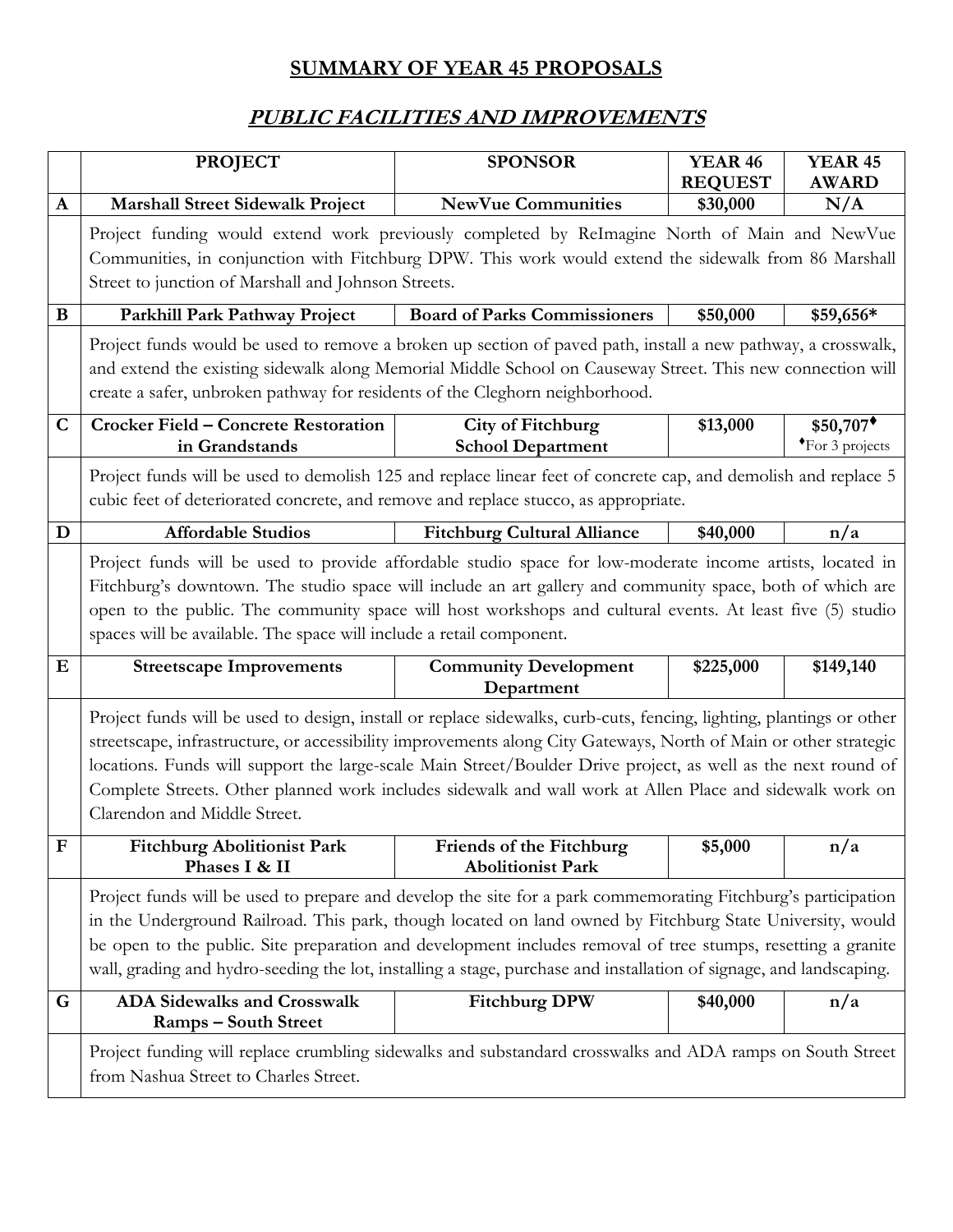| H | ADA Sidewalks & Crosswalk Ramps                                                                                                                                                                                                                   | <b>Fitchburg DPW</b>         | \$35,000 | n/a      |
|---|---------------------------------------------------------------------------------------------------------------------------------------------------------------------------------------------------------------------------------------------------|------------------------------|----------|----------|
|   | Project funding will replace substandard ADA ramps and crosswalk at mid-block crossing on Newton Place,<br>sidewalk rehabilitation, ADA ramps, and crosswalk crossing along Rollstone Street between Park Hill Plaza<br>and Forest Hill Cemetery. |                              |          |          |
|   | Downtown Mural Project                                                                                                                                                                                                                            | <b>Community Development</b> | \$25,000 | \$23,862 |
|   |                                                                                                                                                                                                                                                   | Department                   |          |          |
|   | Program funds will be used to install 2-3 murals in the downtown area. The City will conduct an RFP process                                                                                                                                       |                              |          |          |
|   | to solicit artists and designers interested in creating a mural for the downtown, and oversee the installation of                                                                                                                                 |                              |          |          |
|   | said murals.                                                                                                                                                                                                                                      |                              |          |          |
|   | Sprinkler System at Horizon House                                                                                                                                                                                                                 | LUK, Inc.                    | \$10,000 | n/a      |
|   | Project funds will be used to purchase and install a sprinkler system at Horizon House, a group home for                                                                                                                                          |                              |          |          |
|   | youth. This sprinkler system is required to comply with building and safety codes.                                                                                                                                                                |                              |          |          |
|   | * Year 45 funding was for a different project                                                                                                                                                                                                     |                              |          |          |

#### **10 PROPOSALS – \$473,000**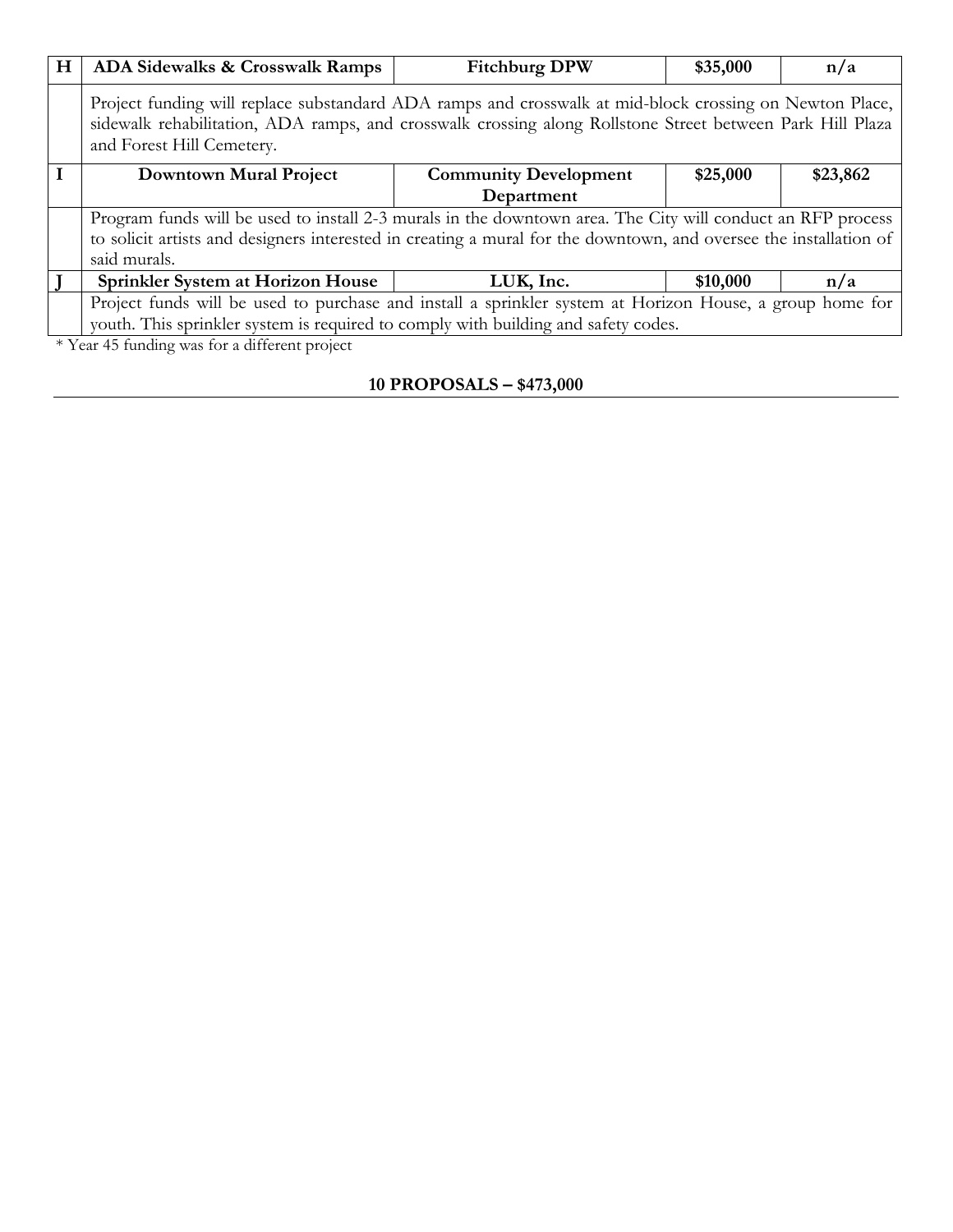#### **PUBLIC SERVICES**

|             | <b>PROJECT</b>                                                                                                                                                                                                                                                                                                                                                                                                                                                                                                                                                                                                                                                 | <b>SPONSOR</b>                     | <b>YEAR 46</b><br><b>REQUEST</b> | <b>YEAR 45</b><br><b>AWARD</b> |
|-------------|----------------------------------------------------------------------------------------------------------------------------------------------------------------------------------------------------------------------------------------------------------------------------------------------------------------------------------------------------------------------------------------------------------------------------------------------------------------------------------------------------------------------------------------------------------------------------------------------------------------------------------------------------------------|------------------------------------|----------------------------------|--------------------------------|
| $\mathbf K$ | <b>Street Homeless</b><br><b>Intervention Program</b>                                                                                                                                                                                                                                                                                                                                                                                                                                                                                                                                                                                                          | Our Father's House                 | \$28,000                         | \$27,837                       |
|             | Project funds will be used to pay staff salary for a 20 hour per week Street Outreach Worker solely dedicated to<br>the homeless within the City of Fitchburg. Connections to mental health, addiction, health, and social services<br>will be offered along with food, clothing, blankets, and human contact. Will work with Fitchburg PD and FD.<br>\$8,000 would be used to pay for a chronically homeless persons first month's rent only or one-time payment in                                                                                                                                                                                           |                                    |                                  |                                |
|             | order to enable individuals to acquire and live in permanent housing and off the streets.                                                                                                                                                                                                                                                                                                                                                                                                                                                                                                                                                                      |                                    |                                  |                                |
| L           | <b>Youth Innovation Center</b>                                                                                                                                                                                                                                                                                                                                                                                                                                                                                                                                                                                                                                 | MOC, Inc.                          | \$59,000                         | $$14,913*$                     |
|             | Program funds will be used to support the Youth Innovation Center, a co-working and maker space for teens<br>and young adults. The space will serve as an attractive alternative to other teen "hangout" spaces. Access to<br>technology is an important part of the programming, which could include video production, music recording,<br>podcasting, or other performance and media production. The program will utilize Positive Youth<br>Development principles and support team-building, youth leadership, mentorship opportunities, and<br>entrepreneurship. A youth council will be integral to decision-making for the space.                        |                                    |                                  |                                |
| M           | <b>Spartacus Program</b>                                                                                                                                                                                                                                                                                                                                                                                                                                                                                                                                                                                                                                       | <b>Montachusett Regional YMCA</b>  | \$10,000                         | \$9,942                        |
|             | Program funds will be used to support staff salary of the Teen Center Spartacus Program, offering services to<br>at-risk youth between the ages of 13 and 18 who live in Fitchburg. Emphasis will be on Youth Development,<br>Healthy Living, and Social Responsibility through physical fitness, team building, life skills training, community<br>service, and outdoor activities. It is estimated that 50 youth will be served between September and June.                                                                                                                                                                                                  |                                    |                                  |                                |
| N           | <b>Drug Enforcement Patrol Program</b>                                                                                                                                                                                                                                                                                                                                                                                                                                                                                                                                                                                                                         | <b>Fitchburg Police Department</b> | \$65,000                         | \$59,651                       |
|             | Program funds will be used to provide for police overtime expenses related to drug investigation activities in<br>the CDBG Strategy Area and foot/motorcycle/bicycle patrols in targeted CDBG areas. Police activities<br>include narcotics investigations, surveillance, undercover buys, search warrant services, and arrests. CDBG<br>funds will be used by the Drug Suppression Unit to conduct thorough investigations on mid- to high-level<br>dealers in the City of Fitchburg, particularly targeting the heroin and opioid market in designated CDBG areas.                                                                                           |                                    |                                  |                                |
| $\mathbf O$ | <b>Family Homeless Shelter</b>                                                                                                                                                                                                                                                                                                                                                                                                                                                                                                                                                                                                                                 | <b>North Star Family Services</b>  | \$10,000                         | \$7,953                        |
|             | Program funds will provide emergency housing for homeless families in North Worcester County, including<br>case management and follow up services. It is estimated NSFS will screen 200-250 referrals during the year,<br>and expects to serve 20 Fitchburg families in the shelter and emergency services. The CDBG funds will be<br>used to partially pay for the NSFS Operations Manager salary costs.                                                                                                                                                                                                                                                      |                                    |                                  |                                |
| ${\bf P}$   | <b>Homelessness Prevention Project</b>                                                                                                                                                                                                                                                                                                                                                                                                                                                                                                                                                                                                                         | <b>Community Legal Aid</b>         | \$20,000                         | \$9,942                        |
|             | Program funds will be used to assist low-income and elderly tenants at risk of eviction or loss of housing<br>subsidy, in order to help prevent homelessness. CLA will also take on cases related to housing that is in need<br>of repair; CLA is able to assert legal claims that result in improvement to housing conditions, making the unit<br>more livable for the tenant, and increases the quality of the City's housing stock. In 2018, in the Central<br>Division of the Housing Court, 93.2% of tenants were underrepresented, compared to 33.4% of landlords.<br>Funding will support part of a Staff Attorney and the Senior Supervising Attorney. |                                    |                                  |                                |

\* Year 45 funding was for a different project

**6 PROPOSALS – \$192,000**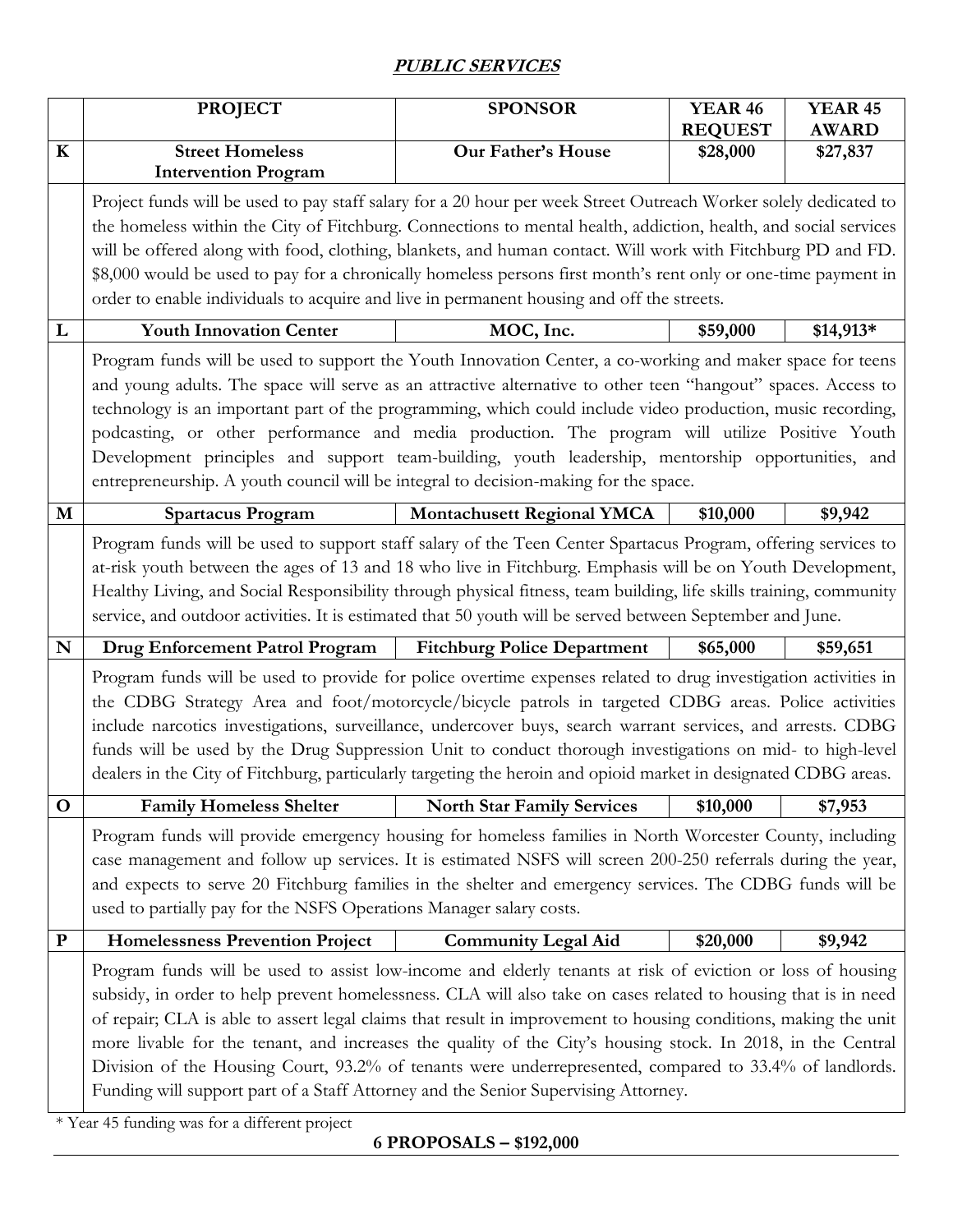### **ECONOMIC DEVELOPMENT**

|   | <b>PROJECT</b>                                                                                                                                                                                                                                                                                                                                                                                                                                                                                                           | <b>SPONSOR</b>                             | YEAR 46 REQUEST | <b>YEAR 45 AWARD</b> |
|---|--------------------------------------------------------------------------------------------------------------------------------------------------------------------------------------------------------------------------------------------------------------------------------------------------------------------------------------------------------------------------------------------------------------------------------------------------------------------------------------------------------------------------|--------------------------------------------|-----------------|----------------------|
| Q | <b>Small Business Technical</b><br><b>Assistance Program</b>                                                                                                                                                                                                                                                                                                                                                                                                                                                             | <b>NewVue Communities</b>                  | \$25,000        | \$20,880             |
|   | Program funds will provide outreach and technical assistance to businesses, as well as help leverage loans for<br>small businesses. It is estimated that 40 businesses will be served (unduplicated count), 60 jobs will be<br>created/retained, and 3 loans with a value of \$75,000 total will be facilitated. Funds will be used to pay staff<br>salary. New Vue has seen an increase in the need for intensive services for small business, and requests<br>additional funds to meet this need for expanded support. |                                            |                 |                      |
| R | <b>Microenterprise Business</b><br>Development                                                                                                                                                                                                                                                                                                                                                                                                                                                                           | <b>Community Development</b><br>Department | \$100,000       | n/a                  |
|   | Project funds will be used to support new and expanding microenterprises through loans and grants. Particular<br>focus will be placed on businesses in need of one-time start-up costs, and preference will be given to retail.                                                                                                                                                                                                                                                                                          |                                            |                 |                      |
| S | <b>Fitchburg Downtown</b><br>Coordinator                                                                                                                                                                                                                                                                                                                                                                                                                                                                                 | <b>Fitchburg State University</b>          | \$35,000        | \$29,828             |
|   | Program funds will be used to support the salary of the Downtown Coordinator, who will assist in planning<br>and coordinating Main Street projects and special events; assist in the development of a shared brand strategy<br>for Downtown Fitchburg as both a college town and arts and culture destination. This position will spend<br>significant time on supporting microenterprises in the downtown.                                                                                                              |                                            |                 |                      |

### **3 Proposals – \$160,000**

#### **REHABILITATION AND PRESERVATION**

|              | <b>PROJECT</b>                                                                                                                                                                                                                                                                                                                                                                                                                                                                                                                                                       | <b>SPONSOR</b>              | <b>YEAR 46</b><br><b>REQUEST</b> | <b>YEAR 45</b><br><b>AWARD</b> |
|--------------|----------------------------------------------------------------------------------------------------------------------------------------------------------------------------------------------------------------------------------------------------------------------------------------------------------------------------------------------------------------------------------------------------------------------------------------------------------------------------------------------------------------------------------------------------------------------|-----------------------------|----------------------------------|--------------------------------|
| $\mathbf T$  | <b>Code Enforcement</b>                                                                                                                                                                                                                                                                                                                                                                                                                                                                                                                                              | <b>Board of Health</b>      | \$99,270                         | \$99,427                       |
|              | Program funds will be used to pay 100% of one existing full-time BOH Inspector positions and 50% of one<br>full-time Clerk position. Through the enforcement of the State's Sanitary and Building Codes, Fitchburg's<br>housing stock will be greatly improved. It is estimated that 200 housing units and 900 dwellings will be<br>inspected in the CDBG strategy area.                                                                                                                                                                                             |                             |                                  |                                |
| $\mathbf{U}$ | <b>Critical Home Repair</b>                                                                                                                                                                                                                                                                                                                                                                                                                                                                                                                                          | <b>Habitat for Humanity</b> | \$20,000                         | \$19,885                       |
|              | Program funds will be used to fund 4-6 critical repairs in Fitchburg, serving 10 households. Critical Home<br>Repair is exterior or interior work to alleviate critical health, life, and safety issues or code violations for<br>homeowners in need. Participants must own their own home and have a verifiable need that falls within scope<br>and capabilities. The home must be a primary principal residence, current on mortgage, property taxes and<br>insurance. Repairs must be necessary to function in the home and homeowners must partner with Habitat. |                             |                                  |                                |

#### **2 PROPOSALS – \$119,270**